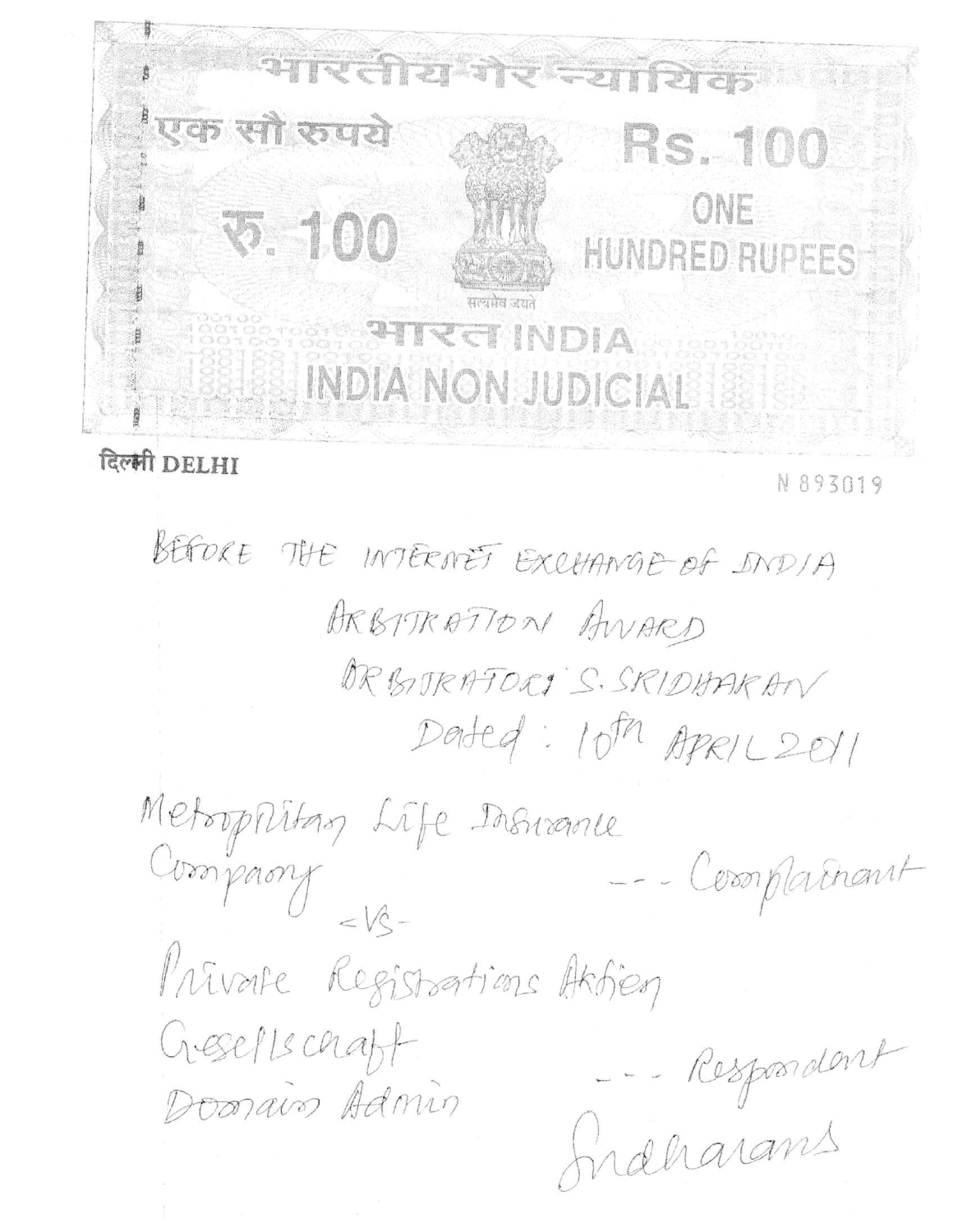# **BEFOR E THE INTERNET EXCHANGE OF INDIA**

## **ARBITRATION AWARD**

#### **ARBITRATOR: S.SRIDHARAN**

**DATED: 10<sup>t</sup> <sup>h</sup> April 2011** 

**Metropolitan Life Insurance Company ... Complainant** 

**Versus** 

**Private Registrations Aktien Gesellschaft,** 

**Domain Admin Domain Admin 1989 1989 1989 1989 1989 1989 1989 1989 1989 1989 1989 1989 1989** 

#### **1. The Parties**

- 1.1 The complainant is Metropolitan Life Insurance Company, an entity organized and existing under the laws of New York, USA with its principal place of business at 1095 Avenue of the Americas, New York, New York 10036, United States of America represented by Jaya Negi of Anand & Anand, Counsel at First Channel, Plot No.17A, Sector 16A, Film City, Noida.
- 1.2 Respondent is Private Registrations Aktien Gesellschaft, Domain Admin at CNR of Granby & Sharpe St, Suite K2134 Kingstown Saint Vincent & The Grenadines

## **The Domain Name and Registrar**

1.3 The disputed domain name **<metlife.in>** is registered with Directi Internet Solutions Pvt Ltd (R5-AFIN).

fraharms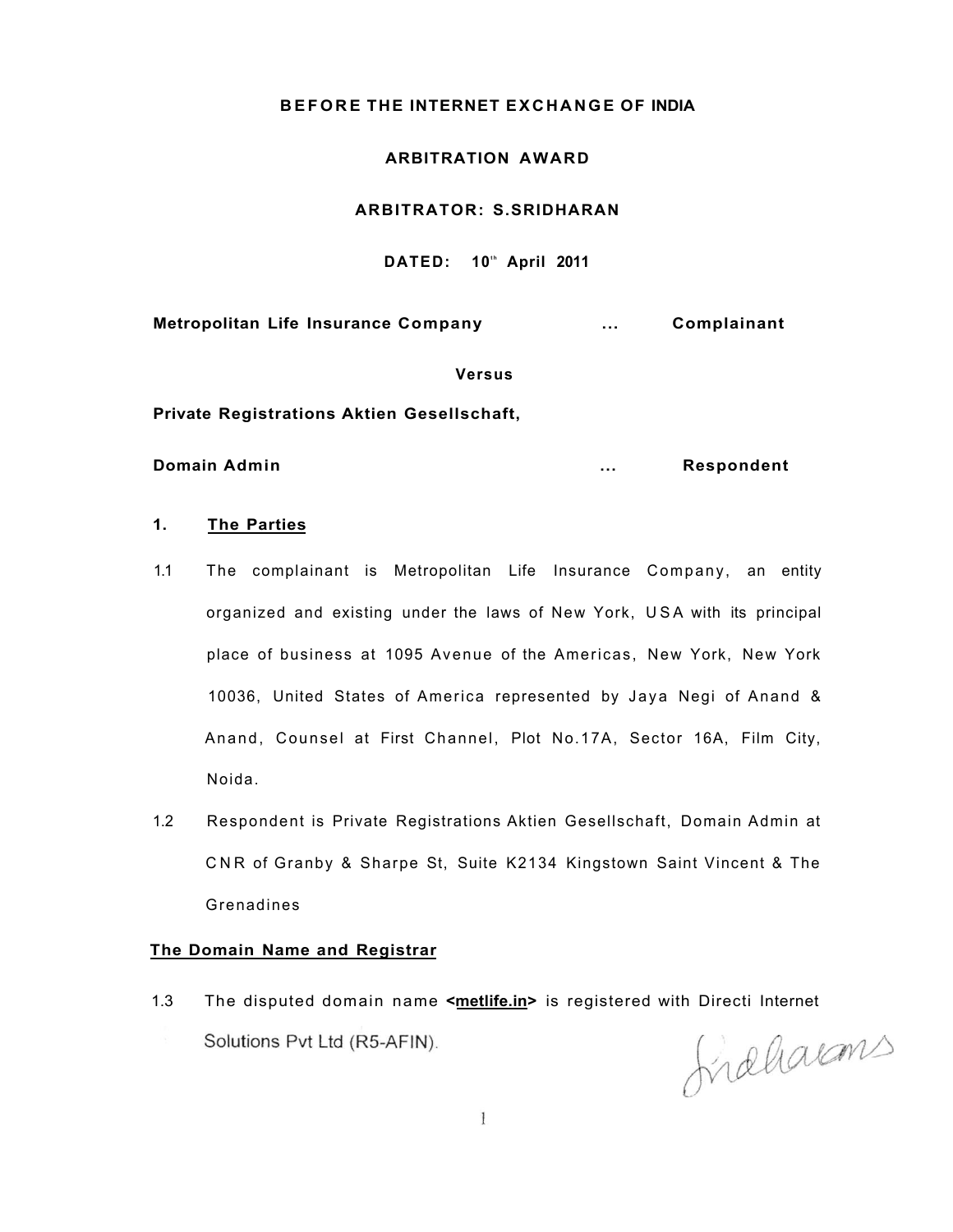## **2. Procedural History**

- 2.1 On 18<sup>th</sup> January 2011 NIXI asked me about my availability and consent to take up the Complaint for arbitration. I informed my availability and consent. I also informed NIXI that I had no conflict of interest with either of the parties and could act independently and impartially.
- 2.2 On 1<sup>st</sup> February 2011, I received hardcopy of the Complaint along with Annexures.
- 2.3 On 1<sup>st</sup> February 2011, I issued by email a Notice to the Respondent setting forth the relief claimed in the Complaint and directing him to file his reply to the Complaint within 15 days. I also sent an email about my appointment to arbitrate the complaint to the Complainant and asked the Complainant to send a soft copy of the complaint to me.
- 2.4 On 17<sup>th</sup> February 2011, I received a soft copy of the Complaint from the Complainant.
- 2.5 Respondent did not file his response within the stipulated time. On  $17<sup>th</sup>$ February 2011, I granted him another seven days time to file his response. He did not file any response even within this extended period of time.
- 2.6 Email is the medium of communication of this arbitration and each email is copied to all, Complainant, Respondent and NIXI.

## **3. Factual Background**

**A Complainant** 

Induarin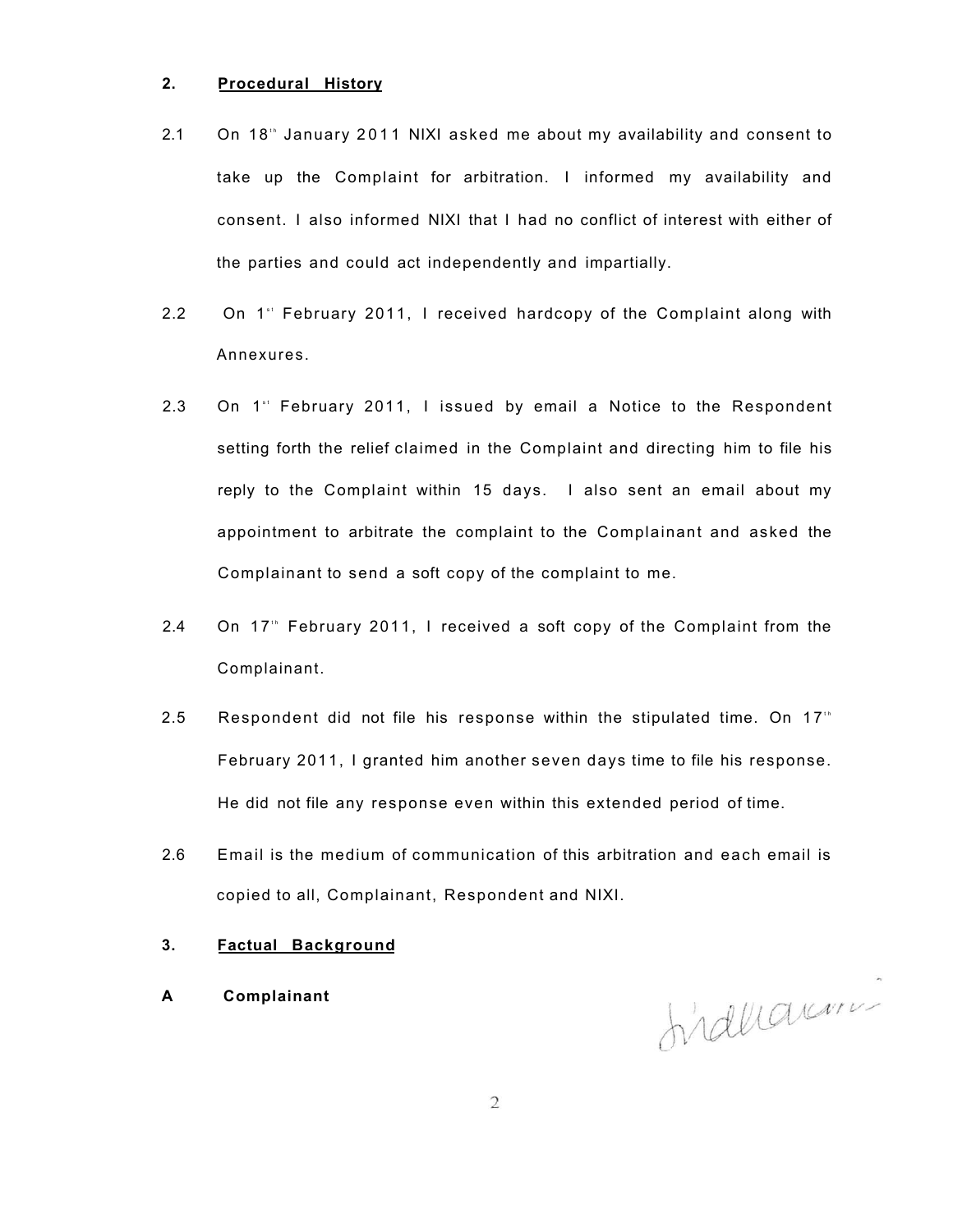- 3.1 Complainant is a leader in insurance, annuities, pension fund, nonmedical health and property and casualty insurance, and savings and retirement products and services for individuals, small businesses and large institutions. In addition, Complainant is also a leader in residential and commercial mortgage, lending, real estate brokerage and management services. Complainant is the largest life insurer in terms of life insurance "in-force" in North America, and offers financial products and services to 88 of the Fortune 100 companies. Complainant has filed excerpts on its business operations from its website [www.metlife.com](http://www.metlife.com) at Annexure 5.
- 3.2 Complainant has used the METLIFE mark in commerce continuously since at least as early as 1968 for an ever-increasing range of products and services, and has expended hundreds of millions of dollars to advertise and market its METLIFE products and services, resulting in sales of billions of dollars worth of same under the METLIFE® mark.
- 3.3 Complainant also has major operations, affiliates and representative offices throughout the Americas, Europe, and Asia, including direct international insurance operations in 10 countries, serving approximately 8 million customers, and began doing business in India in 1992. Complainant sought registration of its METLIFE mark in India in 1994 and in the United States in 1989. In 1994, the Complainant registered both [www.metlife.com a](http://www.metlife.com)nd [www.metlife.co.in](http://www.metlife.co.in) domain names. Complainant

has filed evidence of registration of <u>www.metlife.com</u> at Annexure 4. As of<br>  $\bigcap_{\mathcal{A}} \bigcap_{\mathcal{A}} \bigcap_{\mathcal{A}} \bigcap_{\mathcal{A}} \bigcap_{\mathcal{A}} \bigcap_{\mathcal{A}} \bigcap_{\mathcal{A}} \bigcap_{\mathcal{A}} \bigcap_{\mathcal{A}} \bigcap_{\mathcal{A}} \bigcap_{\mathcal{A}} \bigcap_{\mathcal{A}} \bigcap_{\mathcal{A}} \bigcap_{\mathcal{A}} \big$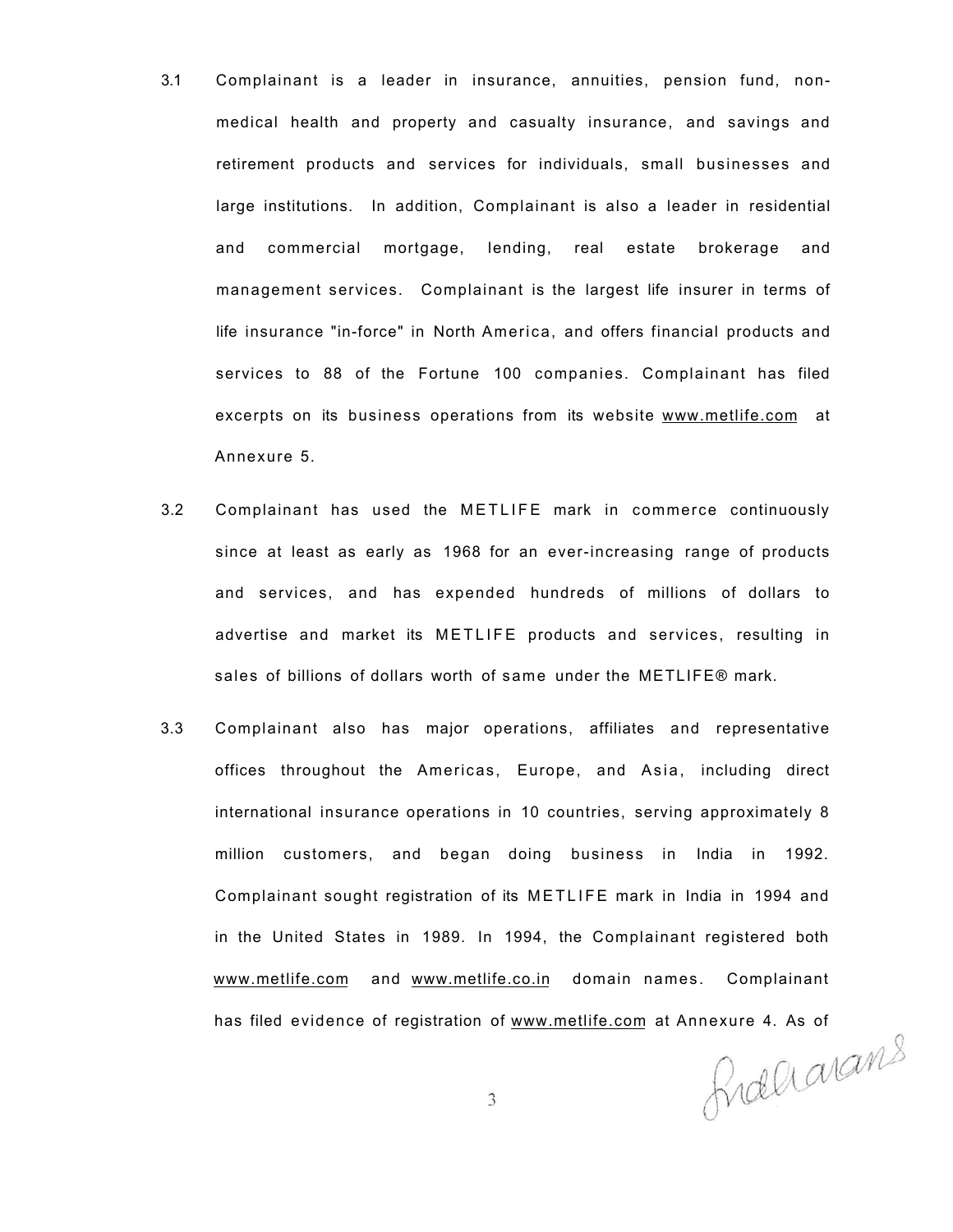October 2009, Complainant had over 1 million individual policy holders in India, and more than 70,000 sales agents. Complainant also has over 700 office locations in India. Complainant has filed excerpts on its business and operations in India found on its website [www.metlife.com,](http://www.metlife.com) as well as [www.metlife.co.in,](http://www.metlife.co.in) at Annexure 6.

- 3.4 The METLIFE® mark has become a famous and distinctive mark throughout the world as a symbol of the high quality standards that the Complainant maintains for its products and related services.
- 3.5 The Complainant has registration for the mark METLIFE and its variations both in the US and India. In the US, the first registration under No,1541862 for METLIFE in class 36 dates back to 30" May 1989. In India, the first registration under No.627936 for METLIFE in class 16 dates back to 13" May 1994 and in class 36 under No.1354877 dates back to 3rd May 2005. All Metlife registrations both in the US and India are valid and subsisting.
- 3.6 These registrations for the METLIFE® Marks constitute *prima facie*  evidence of their validity and conclusive evidence of Complainant's exclusive right to use the METLIFE® Marks in commerce in connection with the products and services named therein, and commercially related products and services.
- 3.7 Complainant maintains strict quality control standards for all of its products and services soid under the METLIFE® Marks, and Complainant carefully

maintains its corporate image. To date, Complainant has spent hundreds<br>4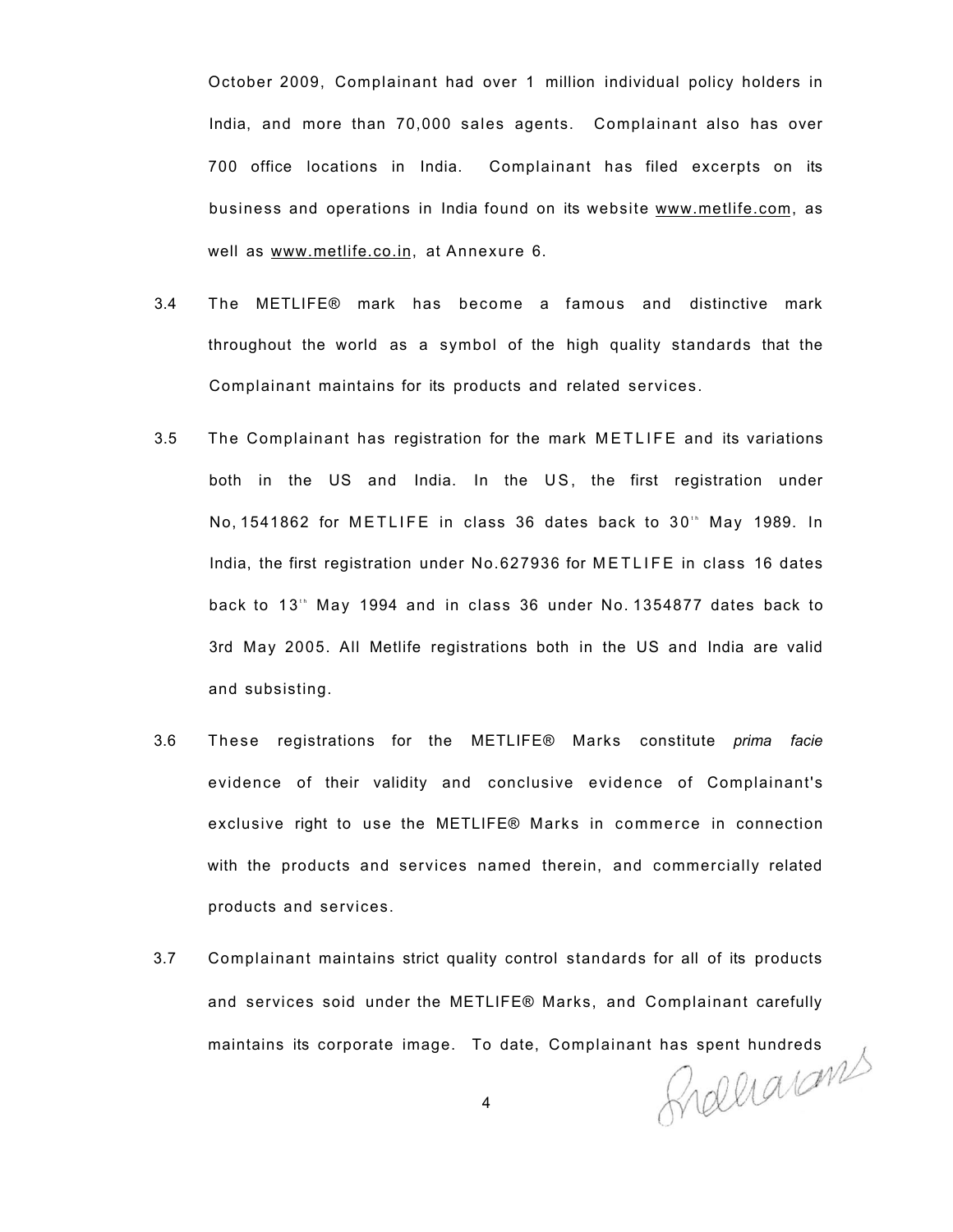of millions of dollars in advertising and promoting Complainant's products and services under the METLIFE® Marks, and as a result, Complainant and affiliated companies have enjoyed billions of dollars in sales of Complainant's products and services.

- 3.8 In September 2010, Complainant conducted a WHOIS search to determine the registrant of the disputed domain name **<metlife.in>** At that time, the WHOIS search results indicated that the Respondent was the registrant. Respondent remains so today.
- 3.9 On September 10, 2010, Complainant sent a letter via email to domadmin@privateregistrationsws and a hard copy of the letter to Respondent via Federal Express courier service, requesting immediate transfer of the domain name. Complainant has filed a copy of the letter at Annexure 9. To date, Complainant has not received a response from Respondent of any kind.
- 3.10 As of December 20, 2010, Respondent is using the disputed domain name **<metlife.in>** to host links to third-party competitors' websites in flagrant defiance of Complainant's trademark rights. Respondent lists various websites under titles such as "Term Life Insurance Quotes", "GEIC O Auto Insurance", "State Farm Insurance", and others, indicating services directly related to the insurance products and services that Complainant offers and going even further by providing links to websites of Complainant's competitors. Complainant has filed a print-out of Respondent's website at Annexure 10.

Snallarams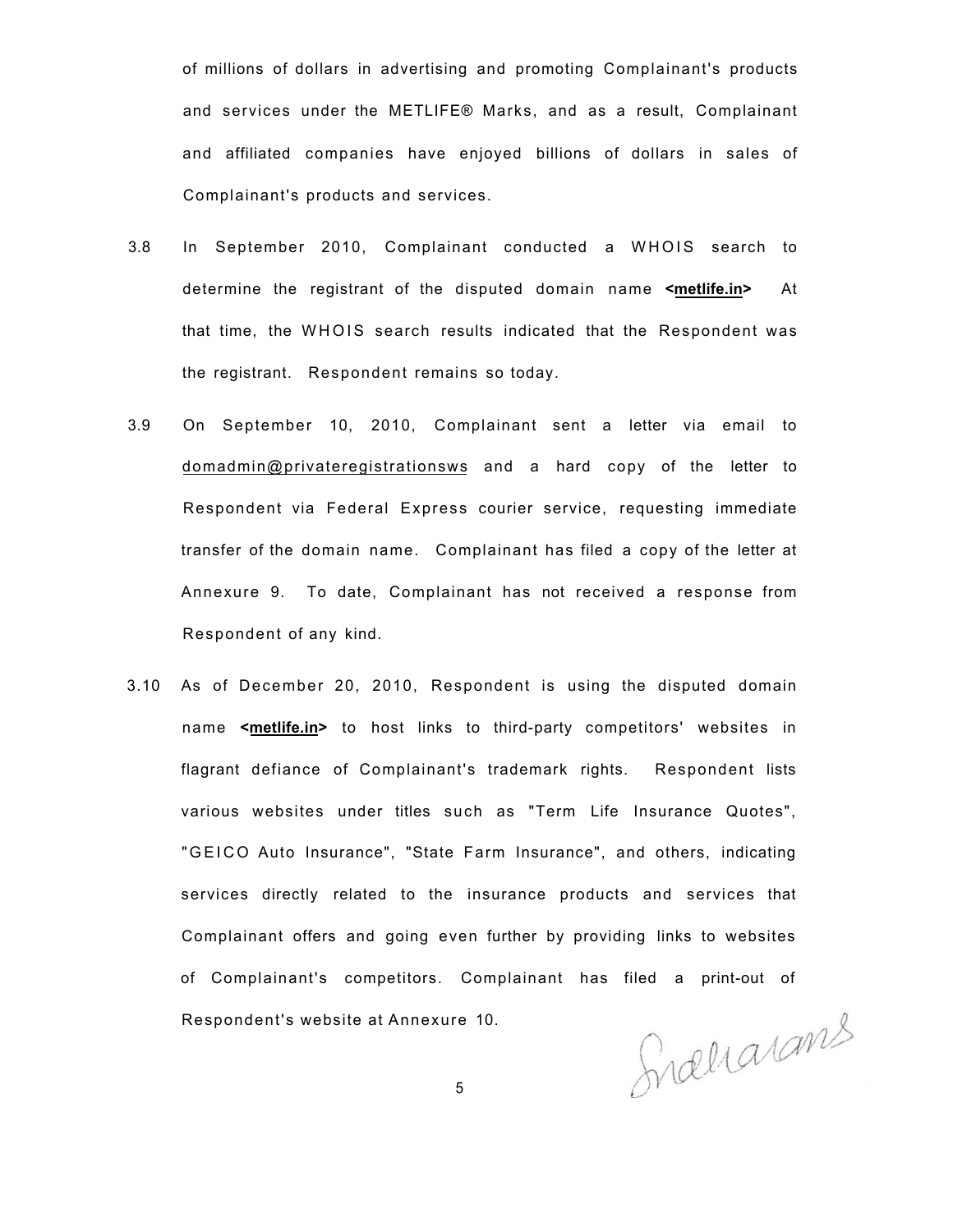3.11 The disputed domain name **<<u>metlife.in</u>>** was registered on 7<sup>th</sup> October 2006. It was last updated on 22 $^{\circ}$  October 2010 and it expires on 7 $^{\circ}$ October 2011.

#### **B Respondent**

3.12 The Respondent has not filed any reply to the Complainant's Compliant in this arbitration.

# **4. Parties Contentions**

#### **A Complainant**

- 4.1 The disputed domain name **<metlife.in>** is confusingly similar to Complainant's registered METLIFE marks. The disputed domain name **<metlife.in**>uses Complainant's trademark, METLIFE , and then adds ".in." ".IN" is the country code extension for India. Panels have consistently concluded that the addition of a geographical term to a complainant's trademark does not preclude a finding of confusing similarity. Moreover, given that Complainant uses its famous and distinctive METLIFE mark throughout India, Respondent's addition of the geographic term ".in" to the METLIFE mark only solidifies confusion among internet users rather than dissipating it.
- 4.2 Complainant's METLIFE marks are so well-known and widely-recognized throughout the world, and have been used in connection with a wide variety of products and services for so many years and therefore there can be no legitimate use by the Respondent. In *Nike Inc. v. B.B. de Doer*, <u>Case</u><br> $\bigcap_{A \in \mathcal{A}} \bigcap_{A \in \mathcal{A}} \bigcap_{A \in \mathcal{A}} \bigcap_{A \in \mathcal{A}} \bigcap_{A \in \mathcal{A}} \bigcap_{A \in \mathcal{A}} \bigcap_{A \in \mathcal{A}} \bigcap_{A \in \mathcal{A}} \bigcap_{A \in \mathcal{A}} \bigcap_{A \in \mathcal{A}} \bigcap_{A \in \mathcal{$

6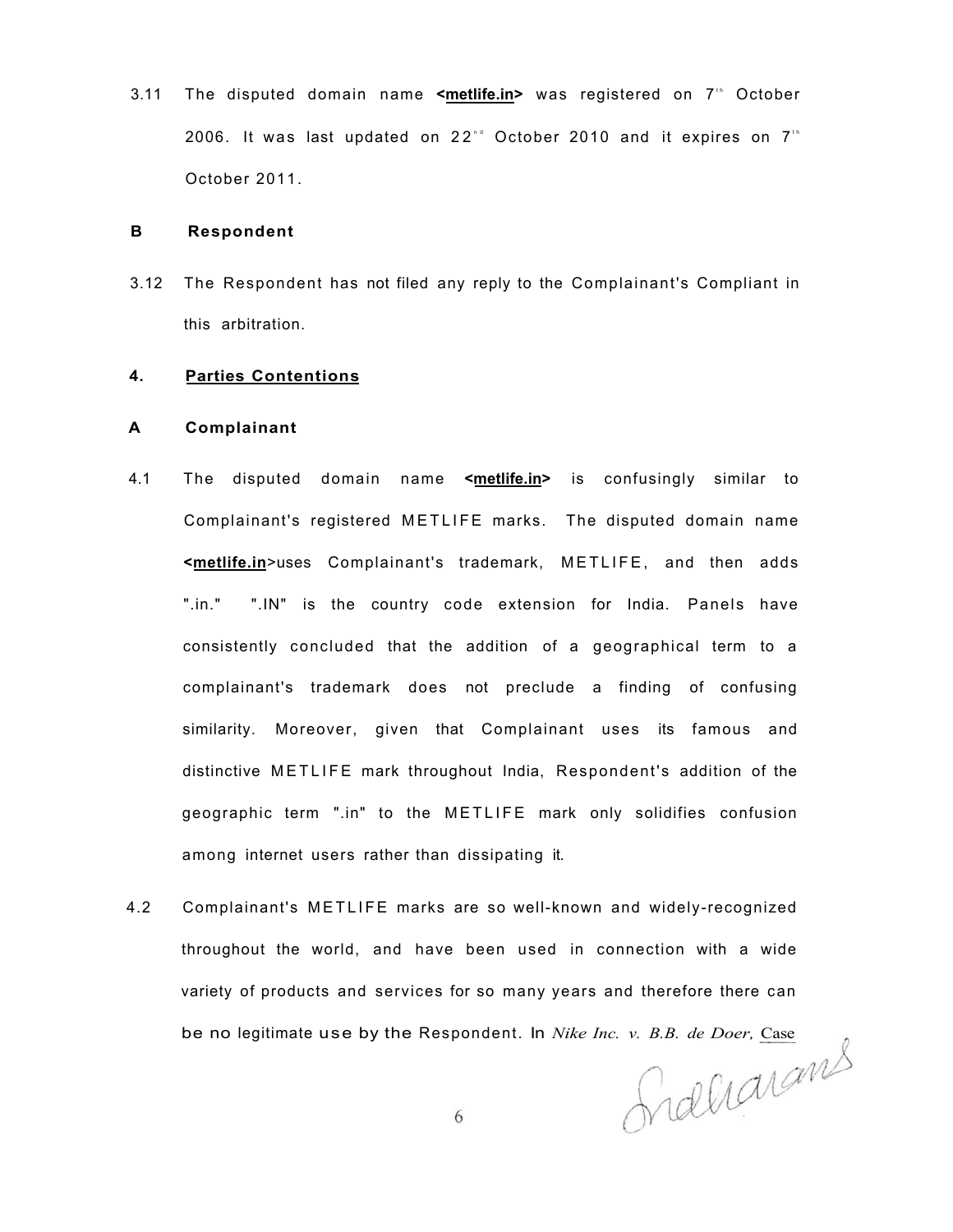No. D2000-1397. (WIPO Dec. 21, 2000). the Panel concluded that the respondent had no legitimate rights, noting that it was difficult to see how the respondent could have a legitimate interest with respect to the domain "[nike-shoes.com"](http://nike-shoes.com) in light of the complainant's famous NiKE trademark.

In this case, Complainant began using the METLIFE mark in the United States in 1968 and registered the METLIFE mark in India in 1994. Complainant also registered its [www.metlife.com d](http://www.metlife.com)omain name in 1994. Respondent did not register the disputed domain name <metlife.in> until 2006. As such, chances are slim to none that Respondent was unaware of the famous METLIFE mark and Complainant's rights thereto prior to registering the disputed domain name in **<metlife.in>** 2006.

Respondent has no obvious connections with the disputed domain name **<metlife.in>** as it neither offers goods nor services under a METLIFE mark nor trades under the METLIFE name. Moreover, the website under the disputed domain name **<metlife.in>** hosts a directory of links to the websites of Complainant's competitors in an apparent pay-per-click scheme, which such use misleadingly diverts consumers to Respondent's website for its own commercial gain.

Respondent's current use is neither an example of a bona fide offering of goods or services as required under paragraph 7(i) of the Policy, nor is there any legitimate non-commercial or fair use of the disputed domain name **<metlife.in>.** As such, there is no evidence that paragraph 7(ii) or

Shaharams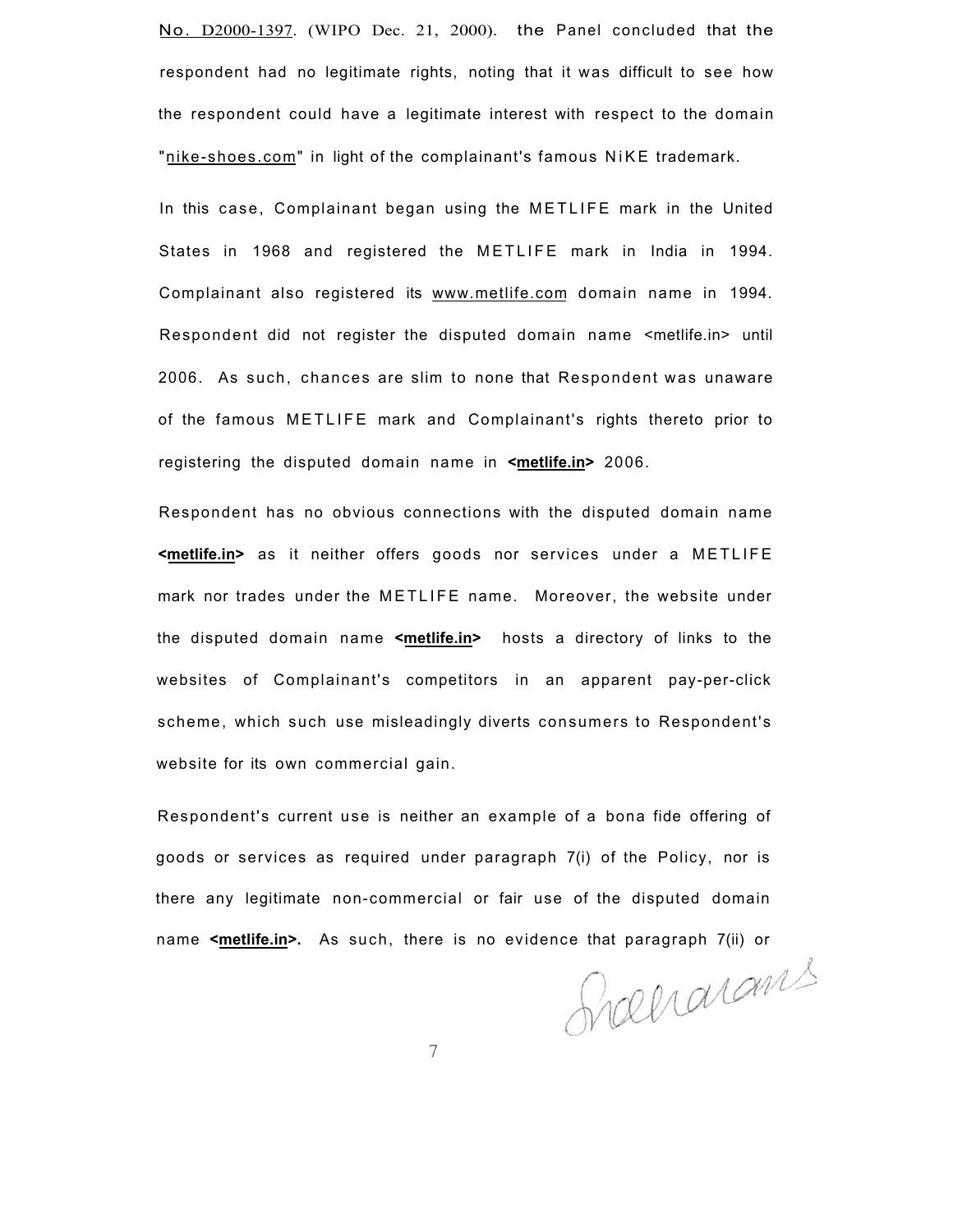7(iii) of the Policy applies either. Respondent clearly has no legitimate rights or interests in the disputed domain name **<metlife.in>.** 

- 4.6 Finally, there exists no relationship between Complainant and Respondent that would give rise to any license, permission, or authorization by which Respondent could own or use the disputed domain name **<metlife.in>,**  which incorporates the METLIFE mark in its entirety and which is confusingly similar to Complainant's marks.
- 4.7 Respondent's actions evidence bad faith in registering and using the disputed domain name **<metlife.in>** under paragraph 4(iii) of the Policy and paragraph 3(b)(vi) of the Rules. Registration of a domain name that is confusingly similar or *identical* to a famous trademark by any entity which has no relationship to that mark is sufficient bad faith registration and use.
- 4.8 Additionally, where a registrant has registered the domain name in order to prevent the owner of a trademark from reflecting the mark in a corresponding domain name, evidence of bad faith will lie, provided that the registrant has engaged in a pattern of such conduct. [Policy, paragraph 6(ii)] Respondent engages in such bad faith conduct regularly. Over the course of two years (November 2008 to November 2010), Respondent was ordered to transfer a total of thirty domain names incorporating the trademarks of third parties. Complainant has filed a list of such actions in Annex 8. Respondent's registration of the disputed domain name **<metlife.in>** prevents Complainant from reflecting its own

Fraharans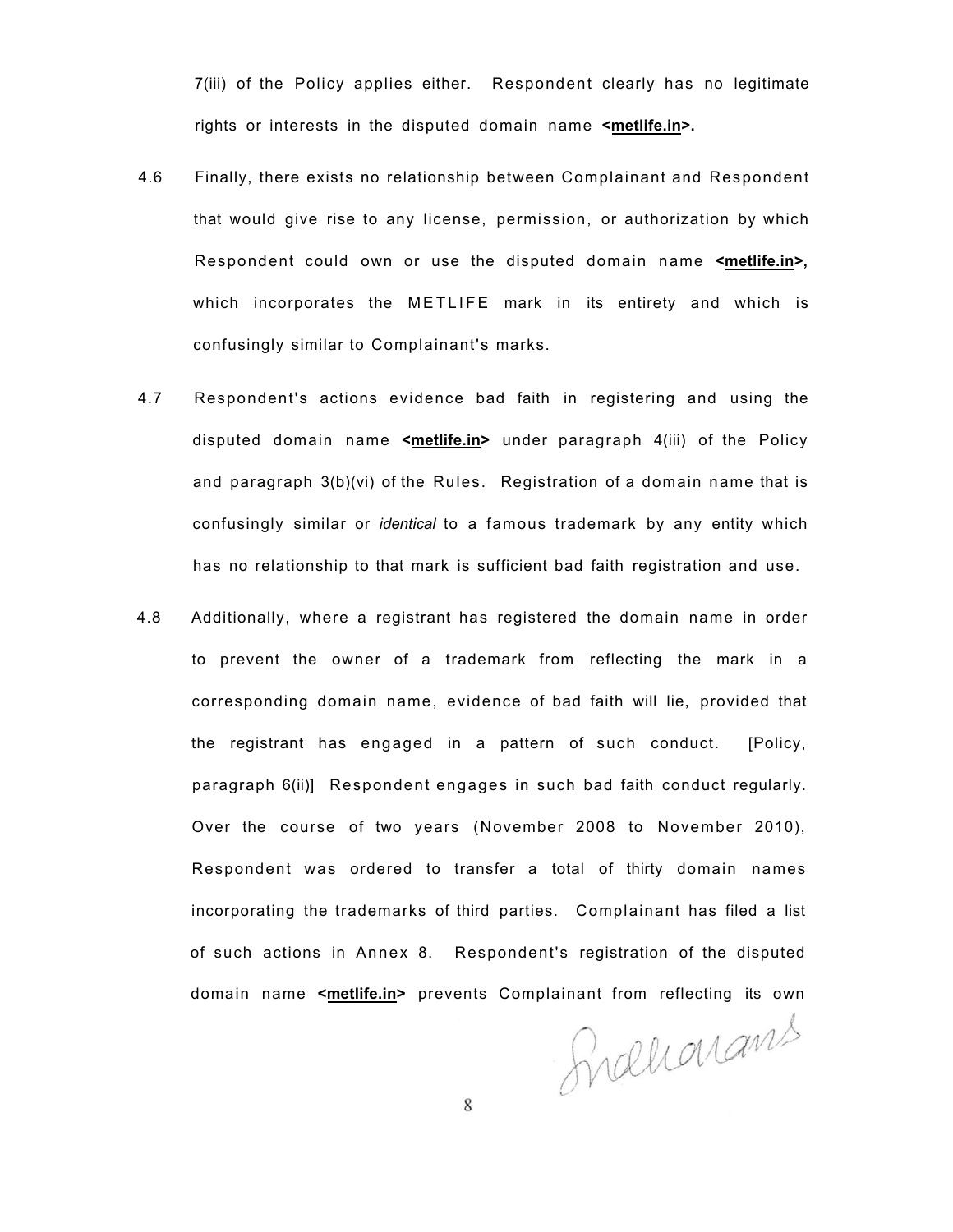mark in the first-level ccTLD of India, a country where Complainant has significant business operations.

- 4.9 Moreover, bad faith lies in Respondent's intentional use of the disputed domain name **<metlife.in>** to attract internet users to the Respondent's website by creating a likelihood of confusion with the Complainant's METLIFE mark as to the source, sponsorship, affiliation, or endorsement of the Respondent's website. See Policy, paragraph 6(iii). Indian consumers seeking the MetLife website in India are now inclined to search for the disputed domain name <metlife.in> (the first-level ccTLD for India). Upon visiting Respondent's website, visitors will be confused as to whether MetLife in some way sponsors, is affiliated with, or endorses Respondent's website. Furthermore, Respondent trades off the goodwill of the famous and registered METLIFE mark by hosting links to third-party websites of Complainant's competitors. In numerous respects, Respondent has shown patent bad faith in registering the disputed domain name **<metlife.in>**
- 4.10 It is evident that Complainant has met the requirements of the Policy and the Rules by demonstrating its own legitimate interest in the METLIFE mark, that Respondent has no rights or legitimate interests in Complainant's famous METLIFE mark, and that Respondent registered and has used the disputed domain name **<metlife.in>** in bad faith. It is also clear that Respondent's interest in the disputed domain name **<metlife.in>** is to prevent the Complainant from registering a

Sidelarans

 $\circ$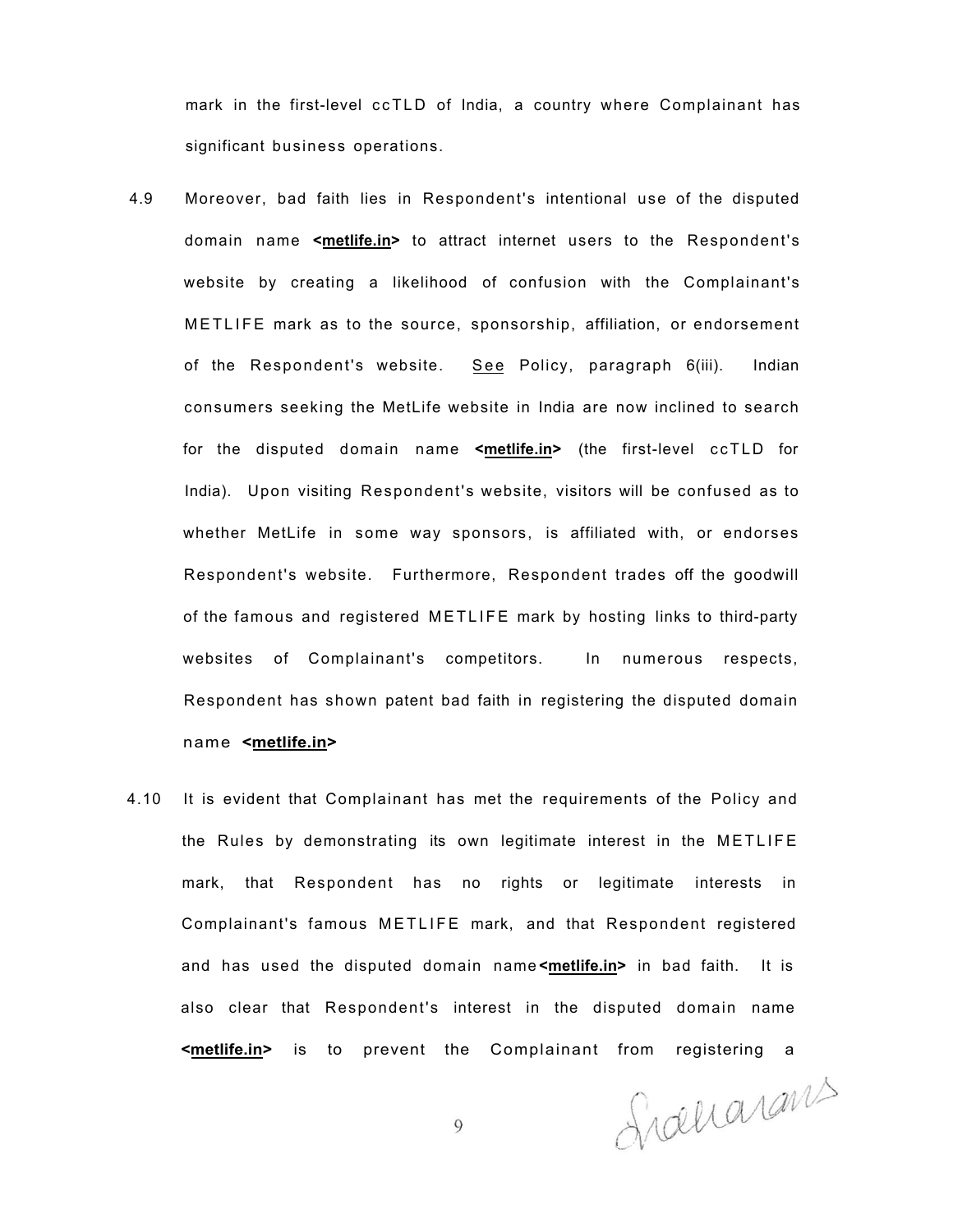corresponding domain name and to attempt to profit unlawfully from it by hosting third-party links in an apparent pay-per-click scheme. Accordingly, Complainant believes that it is entitled to the remedy prayed for in the complaint.

## **B. Respondent**

4.11 Respondent has not filed any reply to the Complainant's Complaint in this arbitration.

## **5. Discussion and Findings**

- 5.1 Respondent did not file his response within the stipulated time,  $16<sup>th</sup>$ February 2010. On 17th February 2011, I granted him, as a matter of natural justice, another seven days' time to file his response. He did not file any response even within this extended period of time. Since the Respondent chose not to respond to this Complaint within the original and extended time granted to him, I am proceeding to determine this Complaint on the basis of the materials available on record.
- 5.2 The Complainant in order to succeed in the Complaint must establish under Paragraph 4 of .IN Domain Name Dispute Resolution Policy (INDRP) the following elements:
	- (I) Respondent's domain name is identical or confusingly similar to a name, trademark or service mark in which the Complainant has rights;

Ardicarans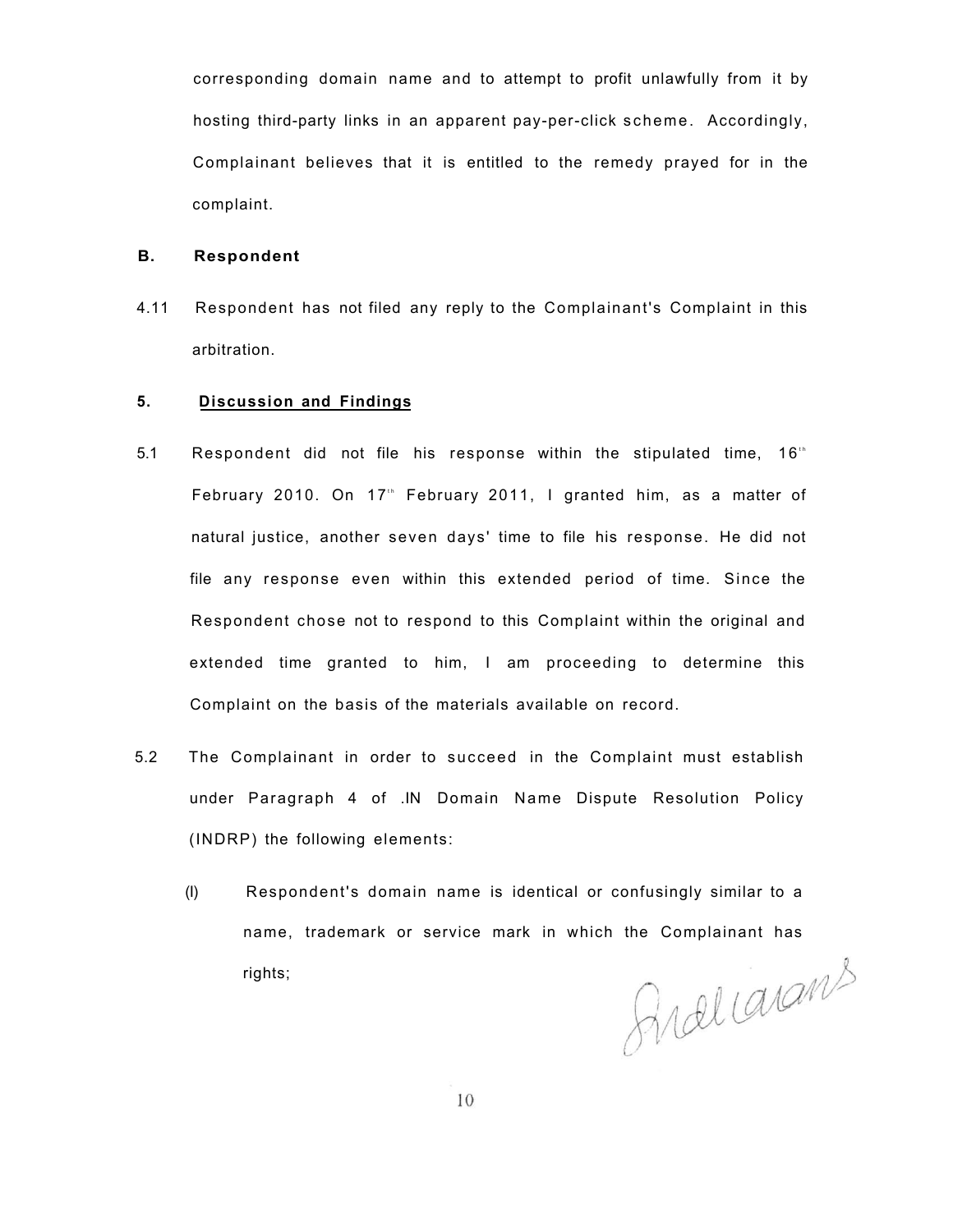- (II) Respondent has no rights or legitimate interests in respect of the domain name; and
- (II!) Respondent's domain name has been registered or is being used in bad faith.
- 5.3 Each of the aforesaid three elements must be proved by a Complainant to warrant relief.

*Disputed domain name is identical or confusingly similar to a trade mark of the Complainant.* 

- 5.4 The Complainant is the proprietor of the mark METLIFE. Complainant has been using the METLIFE mark in commerce continuously since at least as early as 1968 internationally. Complainant began doing business in India in 1992. The Complainant has registrations for the mark METLIFE all over the world including India. Complainant's first registration in India dates back to 1994. In 1994, the Complainant registered both [www.metlife.com](http://www.metlife.com) and [www.metlife.co.in d](http://www.metlife.co.in)omain names. The disputed domain name **<<u>metlife.in</u>>** was registered on 7<sup>th</sup> October 2006. Obviously, the Complainant is the prior adopter and registrant of the mark METLIFE. The above facts have established that the Complainant has both common law and statutory rights in respect of its trade mark METLIFE .
- 5.5 The Complainant's METLIFE marks are famous and well known throughout the world including India. It is clearly seen that the disputed

domain name **<metlife.in>** wholly incorporates METLIFE, the prior

11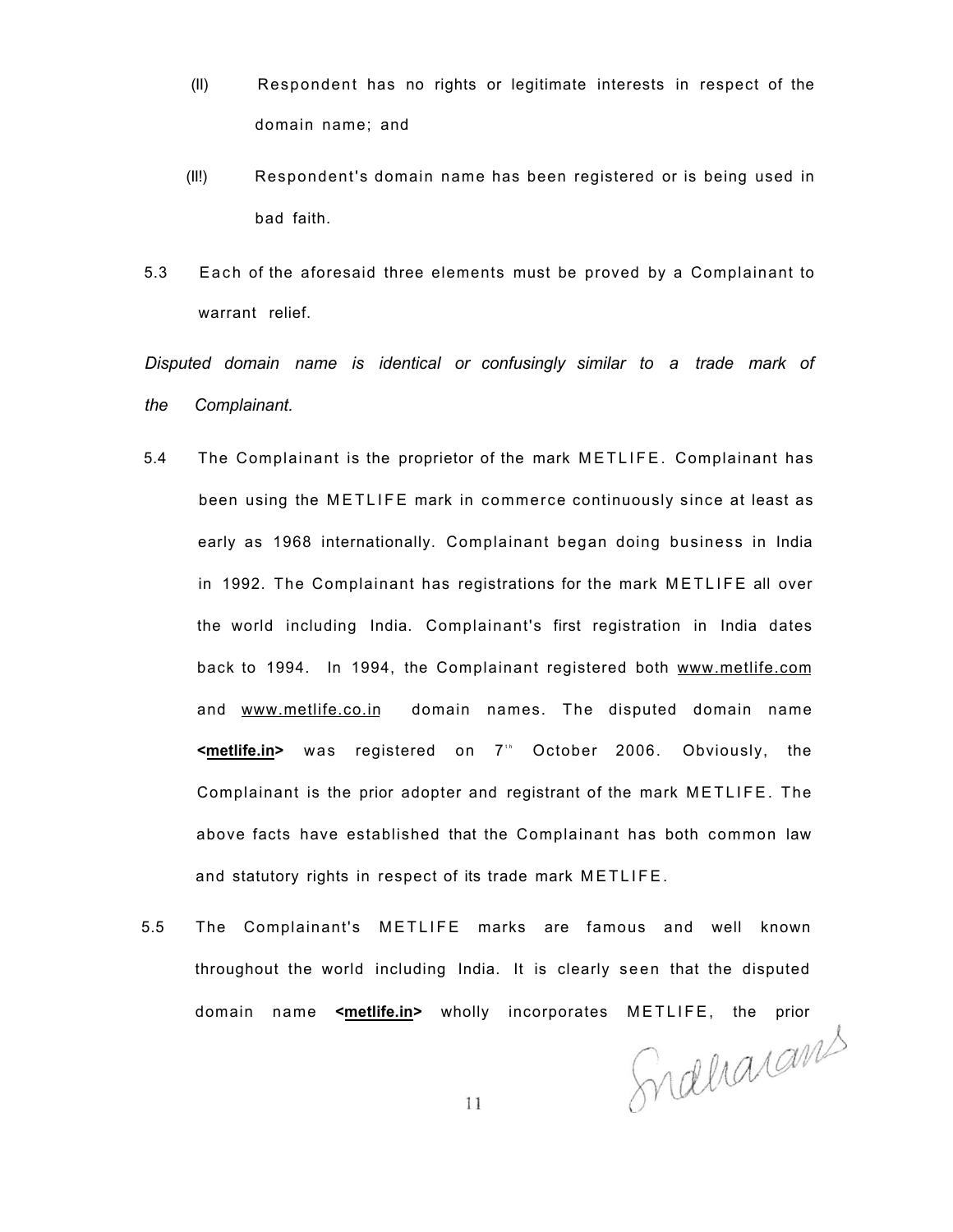registered trade mark of the Complainant. The disputed domain name is similar to the Complainant's domain names [www.metlife.com a](http://www.metlife.com)nd [www.metlife.co.in .](http://www.metlife.co.in)

- 5.6 I, therefore, find that:
	- (a) The Complaint has both common law and statutory rights in respect of its trade mark METLIFE.
	- (b) The disputed domain name **<metlife.in>** is:
		- (i) Identical to the Complainant's prior registered trade mark METLIFE, and
		- (ii) Similar to the Complainant's domain name [www.metlife.com](http://www.metlife.com) and [www.metlife.co.in](http://www.metlife.co.in) .

*Respondent has no rights or legitimate interests in respect of the disputed domain name* 

5.7 It is already seen that:

- (a) The Complainant is the prior adopter and user of the mark METLIFE. The Complainant's mark METLIFE is well known in many countries across the globe including India.
- (b) The Complainant's trade mark was adopted internationally in the year 1968. It was registered in India in 1994. The disputed domain name <metlife.in> was registered by the Respondent only on 7<sup>th</sup> October 2006.

Sinalianans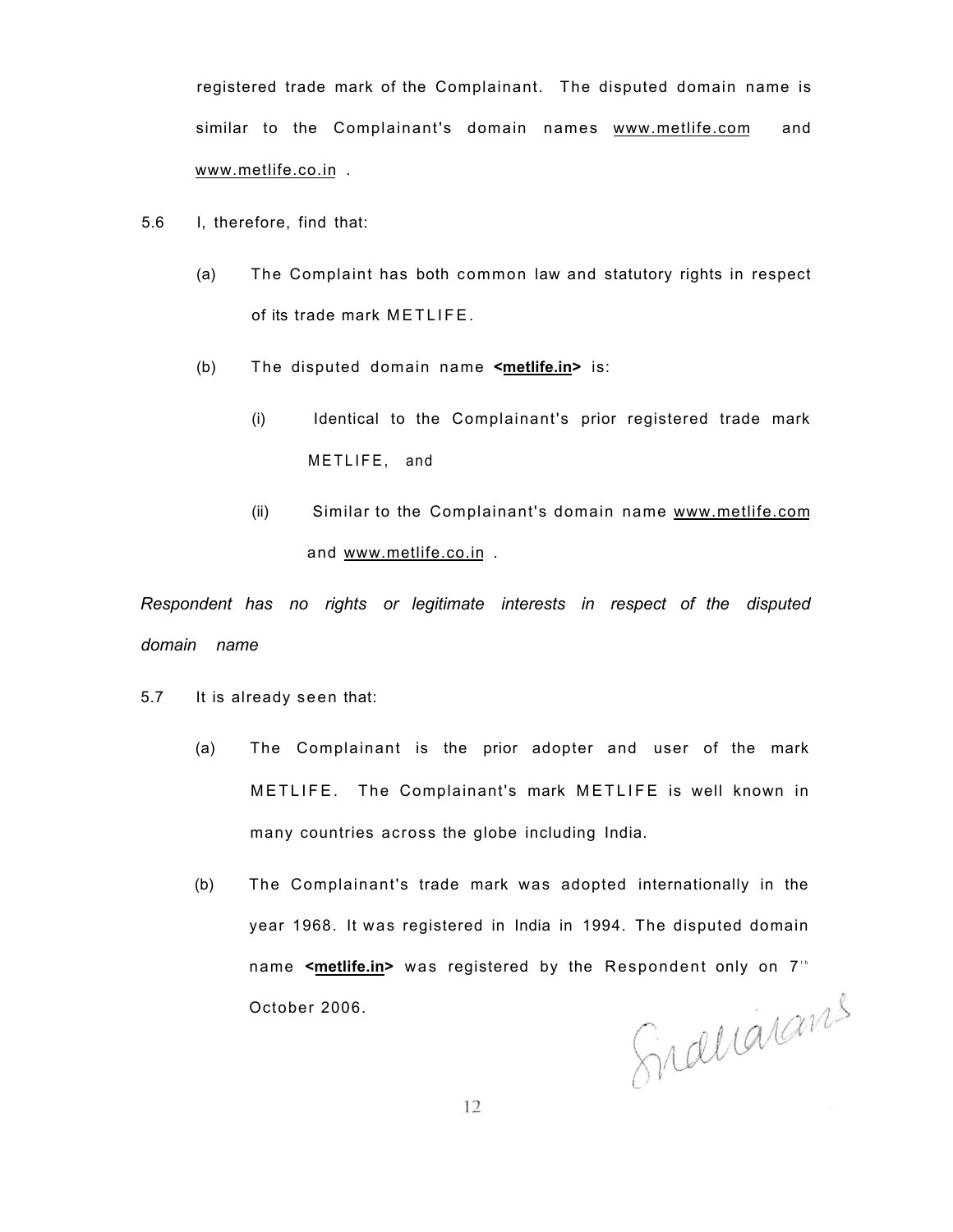- 5.8 Respondent did not register the disputed domain name **<metlife.in>** until 2006. As such, chances are slim to none that Respondent was unaware of the famous METLIFE mark and Complainant's rights thereto prior to registering the disputed domain name in **<metlife.in>** 2006.
- 5.9 I visited the web site of the Respondent under the disputed domain name **<metlife.in>.** The disputed domain name **<metlife.in>** provided links to web sites of the Complainant's competitors. The link "Met life term insurance" appearing on the left side menu leads to [www.timesjobs.com](http://www.timesjobs.com) . The site also leads through the search results to the Complainant's web site. It is obvious that the Respondent never intended to use the disputed domain name **<metlife.in>** in connection with a bona fide offering of goods or services.
- 5.10 In the absence of response from the Respondent, I accept the argument of the Complainant that:
	- (a) Complainant's METLIFE marks are so well-known and widelyrecognized throughout the world, and have been used in connection with a wide variety of products and services for so many years and therefore there can be no legitimate use by Respondent.
	- (b) Respondent's current use is neither an example of a bona fide offering of goods or services as required under paragraph 7(i) of the Policy, nor is there any legitimate non-commercial or fair use of the disputed domain name **<metlife.in>.** Respondent clearly has no legitimate rights or interests in the disputed domain name <u><metlife.in</u>>.<br>
	13

13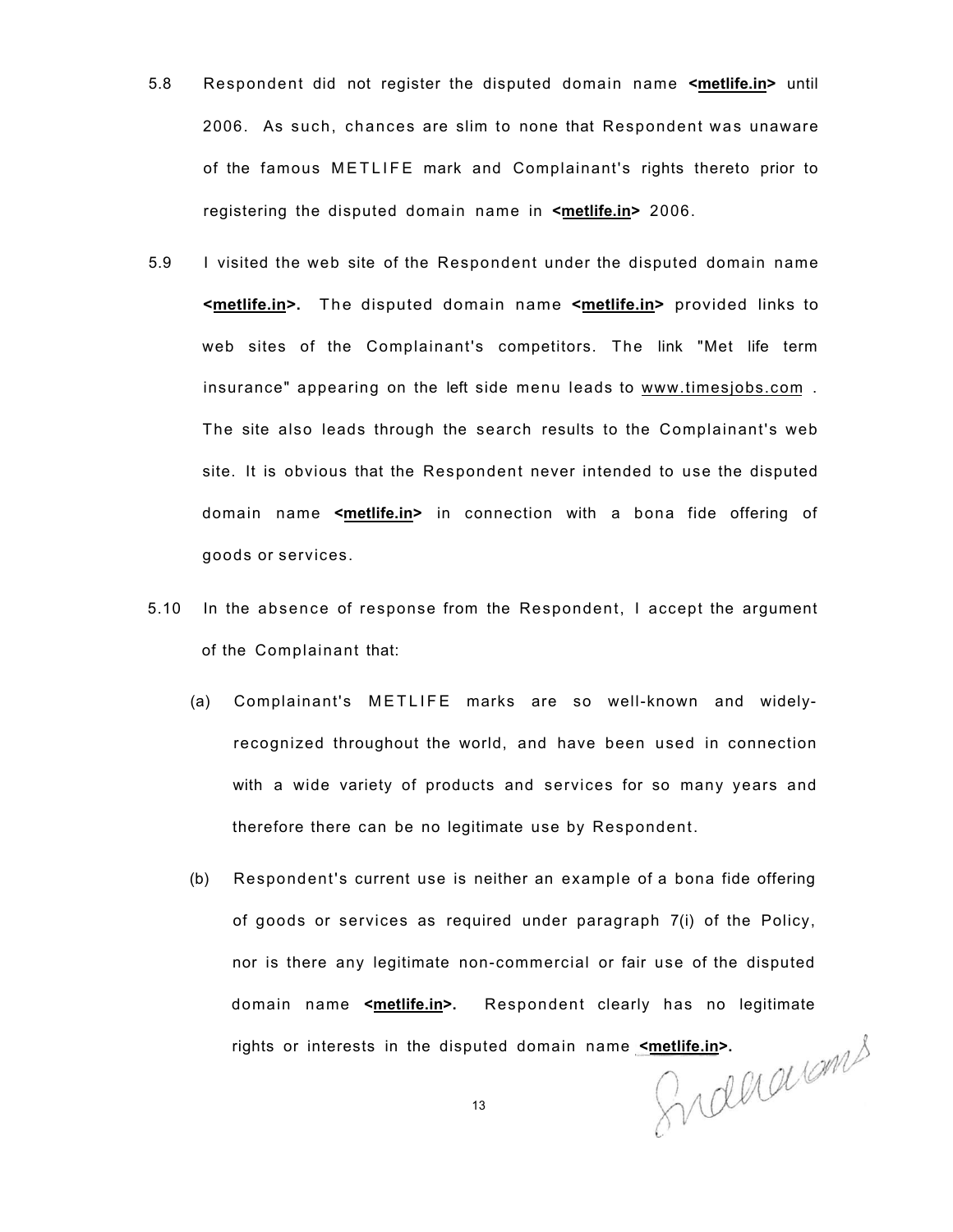- (c) There exists no relationship between Complainant and Respondent that would give rise to any license, permission, or authorization by which Respondent could own or use the disputed domain name **<metlife.in>,** which incorporates the METLIFE mark in its entirety and which is confusingly similar to Complainant's marks.
- 5.11 Therefore, I have no hesitation to hold, for the above reasons that the Respondent has no right or legitimate interest in respect of the disputed domain name **<metlife.in>.**

*Respondent's domain name has been registered or is being used in bad faith.* 

5.12 The Complainant is the proprietor of the mark METLIFE. Complainant has been using the METLIFE mark in commerce continuously since at least as early as 1968 internationally. Complainant began doing business in India in 1992. The Complainant has registrations for the mark METLIFE all over the world including India. Complainant's first registration in India dates back to 1994. In 1994, the Complainant registered both [www.metlife.com](http://www.metlife.com) and [www.metlife.co.in d](http://www.metlife.co.in)omain names. The disputed domain name **<metlife.in>** was registered on 7<sup>th</sup> October 2006. Obviously, Complainant's rights in the METLIFE trademark pre-dates Respondent's registration of the disputed domain name<metlife.in>. The Respondent could not have ignored, rather actually influenced by, the well-known trade mark METLIFE of the Complainant at the time he acquired the disputed Snalianams domain name <metlife.in>.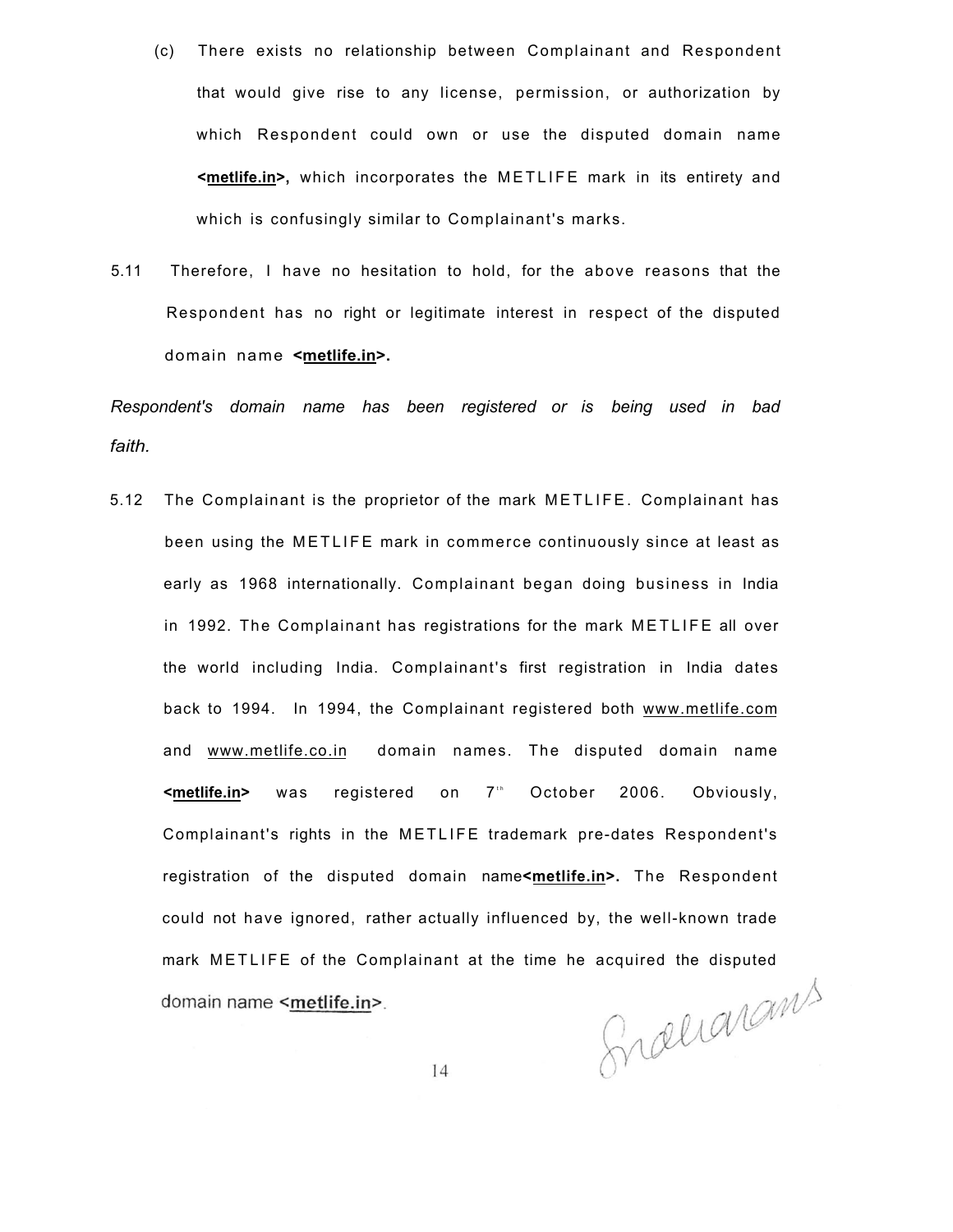of the Respondent's website. Indian consumers seeking the MetLife website in India are now inclined to search for the disputed domain name **<metlife.in>** (the first-level ccTLD for India). Upon visiting Respondent's website, visitors will be confused as to whether MetLife in some way sponsors, is affiliated with, or endorses Respondent's website. Furthermore, Respondent trades off the goodwill of the famous and registered METLIFE mark by hosting links to third-party websites of Complainant's competitors. In numerous respects, Respondent has shown patent bad faith in registering the disputed domain name **<metlife.in>.** 

- 5.17 Complainant has established: (a) his own legitimate interest in the METLIFE mark, (b) that Respondent has no rights or legitimate interests in Complainant's famous METLIFE mark, and (c) that Respondent registered and has used the disputed domain name**<metlife.in>** in bad faith. It is also clear that Respondent's interest in the disputed domain name **<metlife.in>** is to prevent Complainant from registering a corresponding domain name and to attempt to profit unlawfully from it by hosting thirdparty links in an apparent pay-per-click scheme.
- 5.18 Thus it is clearly established that Respondent registered the disputed the disputed domain name **<metlife.in>** in bad faith.
- 5.19 The actions of the Respondent should not be encouraged and should not be allowed to continue. Respondent never intended to put the disputed domain name **<metlife.in>** into any fair/useful purpose. Respondent not

Snahanam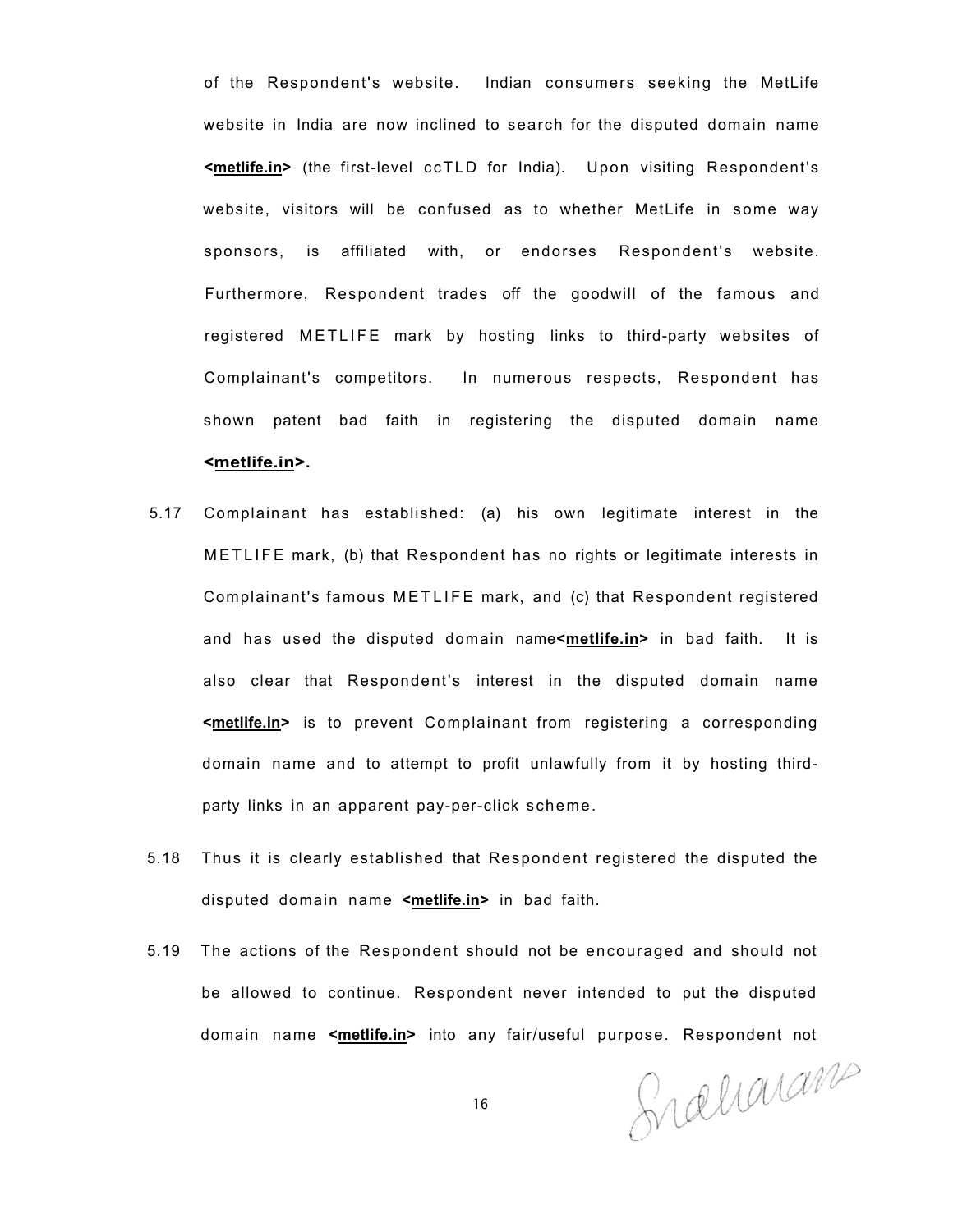- 5.13 As seen above, Respondent is currently using the disputed domain name **<metlife.in>** primarily for giving links to other web sites offered by third parties and not for any other purpose. The Respondent is no way connected with the Complainant. Respondent's adoption of the disputed domain name **<metlife.in>** is nothing but an unjust exploitation of the well known reputation of the Complainant's prior registered trade mark METLIFE.
- 5.14 Respondent's lack of response to the Complaint indicates that the Respondent has no reason and/or justification for the adoption of the Complainant's trademark METLIFE.
- 5.15 Where a registrant has registered the domain name in order to prevent the owner of a trademark from reflecting the mark in a corresponding domain name, evidence of bad faith will lie. Over the course of two years (November 2008 to November 2010), Respondent was ordered to transfer a total of thirty domain names incorporating the trademarks of third parties. Complainant has filed a list of such actions in Annex 8. Respondent's registration of the disputed domain name **<metlife.in>**  prevents Complainant from reflecting its own mark in the first-level ccTLD of India, a country where Complainant has significant business operations.
- 5.16 Moreover, bad faith lies in Respondent's intentional use of the disputed domain name **<metlife.in>** to attract internet users to the Respondent's website by creating a likelihood of confusion with the Complainant's

METLIFE mark as to the source, sponsorship, affiliation, or endorsement<br>15